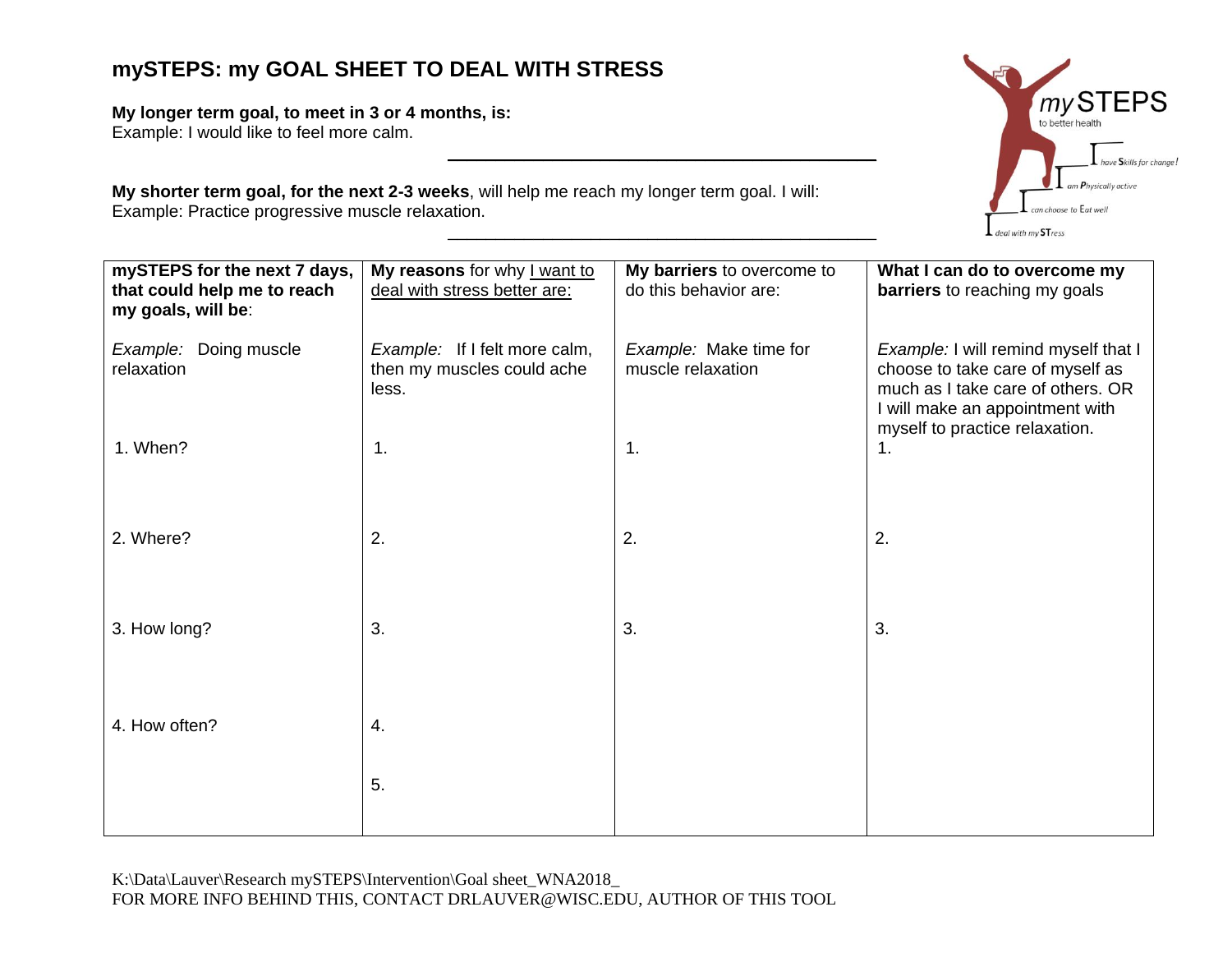## **mySTEPS: my GOAL SHEET TO DEAL WITH STRESS**

**My longer term goal, to meet in 3 or 4 months, is:**

Example: I would like to be more calm.

**My shorter term goal, for the next 2-3 weeks**, to help me reach the longer term goal, is: Example: Practice progressive muscle relaxation.



 $\mathcal{L}_\text{max}$  and  $\mathcal{L}_\text{max}$  and  $\mathcal{L}_\text{max}$  and  $\mathcal{L}_\text{max}$ 

\_\_\_\_\_\_\_\_\_\_\_\_\_\_\_\_\_\_\_\_\_\_\_\_\_\_\_\_\_\_\_\_\_\_\_\_\_\_\_\_\_\_\_\_\_\_\_\_

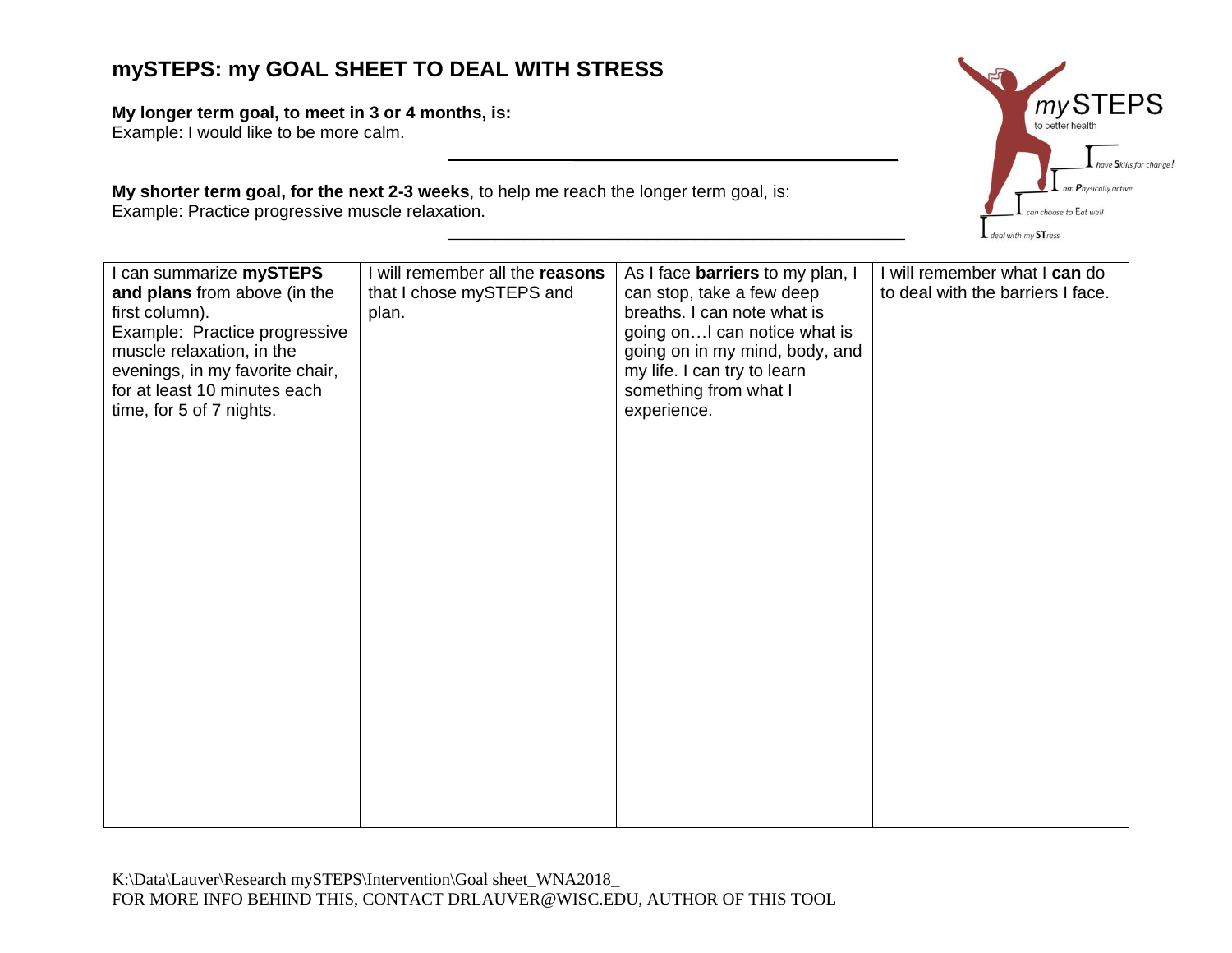## **mySTEPS: my GOAL SHEET TO TAKE CARE OF MY HEART HEALTH**

by improving my eating OR my activity

**My longer term goal, to meet in about 3 to 4 months, is:** Example: I will eat better **OR** be more fit.

**My shorter term goal, for the next 2-3 weeks**, to help me reach my longer term goal, is: Example: I will eat more fruits & veggies **OR** walk more.

| My reasons for taking care of<br>my heart health are: | My barriers to overcome to<br>do this behavior are: | What I can do to overcome my<br><b>barriers</b> to reaching my goals |
|-------------------------------------------------------|-----------------------------------------------------|----------------------------------------------------------------------|
| Example: My family has a lot<br>of heart disease      | Example: Not having good<br>fruit around            | Example: I will choose to nourish<br>myself with recommended foods   |
| 1.                                                    | 1.                                                  | $\mathbf 1$ .                                                        |
| 2.                                                    | 2.                                                  | 2.                                                                   |
| 3.                                                    | 3.                                                  | 3.                                                                   |
| 4.<br>5.                                              |                                                     |                                                                      |
|                                                       |                                                     |                                                                      |

 $\mathcal{L}_\text{max}$  and  $\mathcal{L}_\text{max}$  and  $\mathcal{L}_\text{max}$  and  $\mathcal{L}_\text{max}$  and  $\mathcal{L}_\text{max}$ 

\_\_\_\_\_\_\_\_\_\_\_\_\_\_\_\_\_\_\_\_\_\_\_\_\_\_\_\_\_\_\_\_\_\_\_\_\_\_\_\_\_\_\_\_\_\_

K:\Data\Lauver\Research mySTEPS\Intervention\Goal sheet\_WNA2018\_ FOR MORE INFO BEHIND THIS, CONTACT DRLAUVER@WISC.EDU, AUTHOR OF THIS TOOL